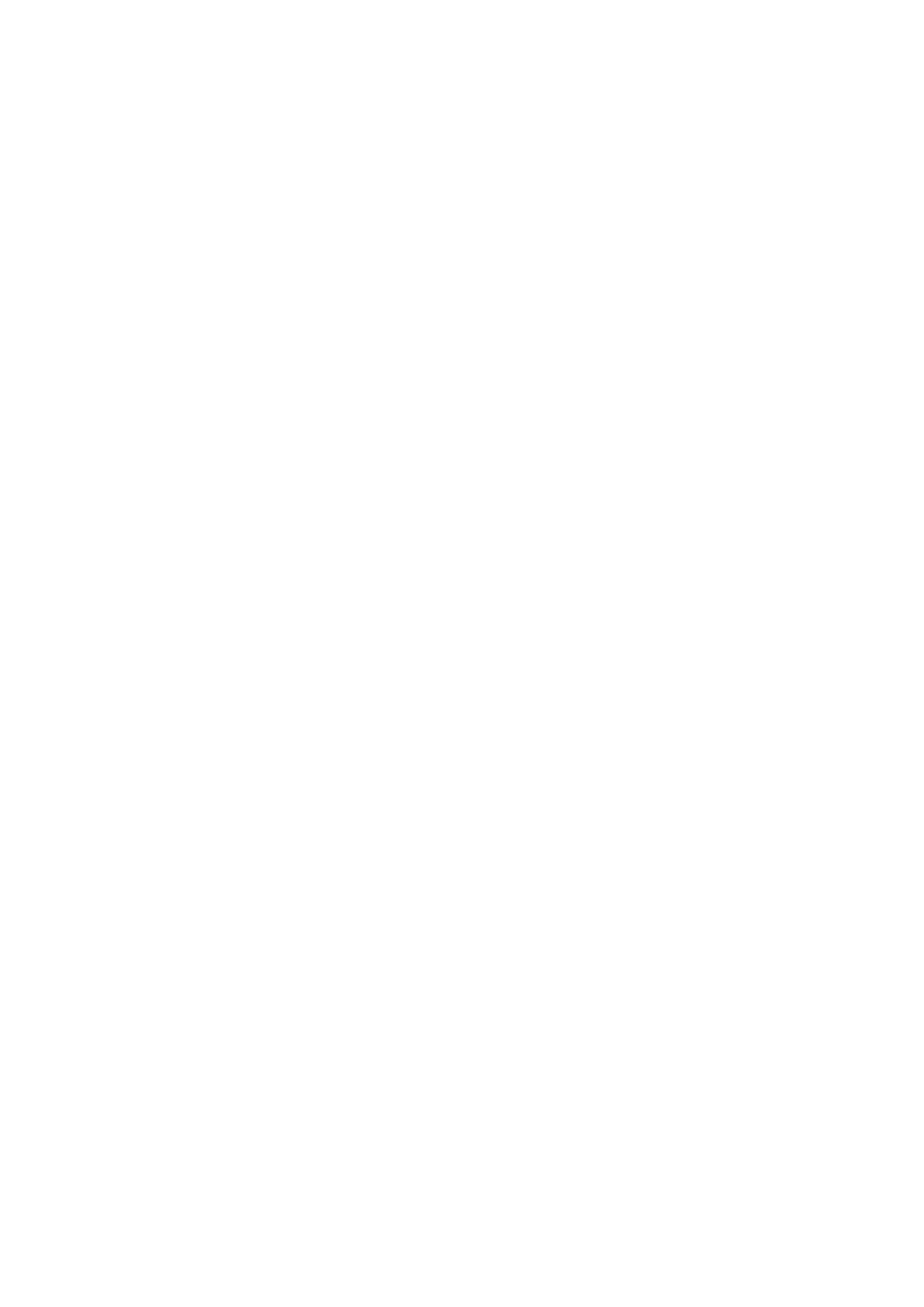### **In the case of Gligorić v. Serbia,**

The European Court of Human Rights (Second Section), sitting as a Committee composed of:

Paulo Pinto de Albuquerque, *President,*

Dragoljub Popović,

Helen Keller, *judges,*

and Seçkin Erel, *Acting Deputy Section Registrar,*

Having deliberated in private on 5 November 2013,

Delivers the following judgment, which was adopted on that date:

## PROCEDURE

1. The case originated in two applications (nos. 75271/10 and 67112/11) against the Republic of Serbia lodged with the Court under Article 34 of the Convention for the Protection of Human Rights and Fundamental Freedoms ("the Convention") by two Serbian nationals, Mr Milan Gligorić ("the first applicant") and Ms Verica Gligorić ("the second applicant"), on 2 December 2010 and 2 February 2010 respectively.

2. The Serbian Government ("the Government") were represented by their Agent, Mr S. Carić.

3. On 21 November 2011 the applications were communicated to the Government.

## THE FACTS

### I. THE CIRCUMSTANCES OF THE CASE

## **A. Introduction**

4. The applicants were born in 1952 and 1954 respectively and live in Majur.

5. The applicants were employed by "7 Juli", a company based in Šabac (hereinafter – "the debtor").

## **B. As regards the first applicant**

#### *1. First set of proceedings*

6. On 13 November 2006 the applicant and the debtor concluded a settlement before the Šabac Municipal Court, according to which the debtor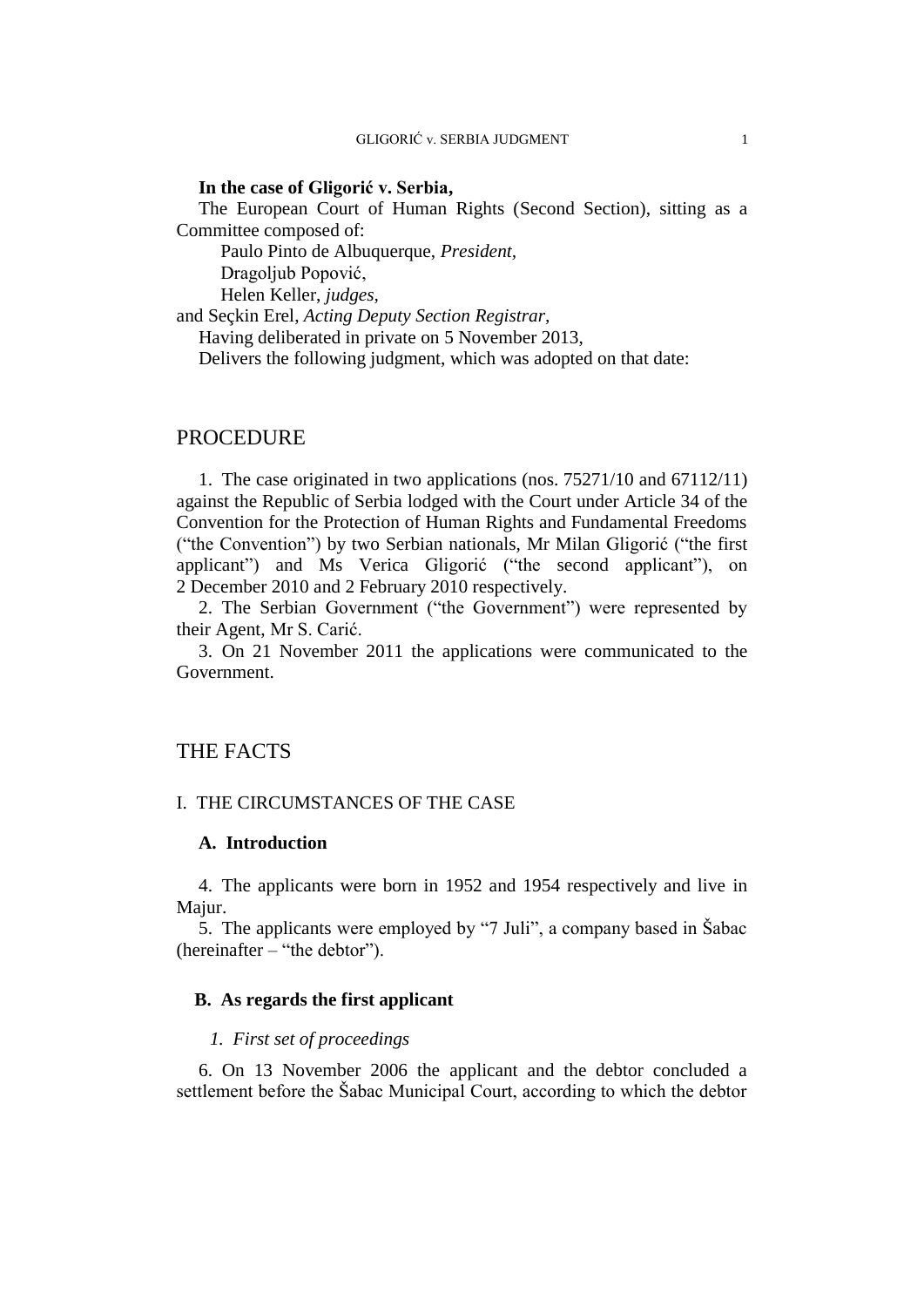was ordered to pay the applicant certain sums in respect to salary arrears and costs of proceedings.

7. On 29 December 2009 the applicant lodged an application for the enforcement of the above court decision with the Šabac Municipal Court.

8. On 31 December 2009 the court allowed the application and issued an enforcement order.

## *2. Second set of proceedings*

9. On 11 December 2008 the applicant and the debtor concluded a settlement before the Šabac Municipal Court, according to which the debtor was ordered to pay the applicant certain sums in respect to salary arrears and pension and disability insurance contributions.

10. On 7 July 2009 the applicant lodged an application for the enforcement of the above court decision with the Šabac Municipal Court.

11. On 9 July 2009 the court allowed the application and issued an enforcement order.

#### **C. As regards the second applicant**

12. On 21 July 2006 the applicant and the debtor concluded a settlement before the Šabac Municipal Court, according to which the debtor was ordered to pay the applicant certain sums in respect to salary arrears, pension and disability insurance contributions and costs of proceedings.

13. On 7 July 2009 the applicant lodged an application for the enforcement of the above court decision with the Šabac Municipal Court.

14. On 9 July 2009 the court allowed the application and issued an enforcement order.

#### **D. The debtor's status**

15. On 14 March 2007 the debtor was privatised.

16. On 10 June 2008 the contract for the sale of the debtor was annulled because the buyer in question had failed to fulfil his contractual obligations.

17. Following the annulment of the debtor's privatisation 70% of its shares were transferred to the State.

18. As it would appear from media reports, in November 2009 the State sold its shares to a private company.

19. On 14 April 2010 the Valjevo Commercial Court opened the preliminary insolvency proceedings against the debtor.

20. On 1 December 2010 the Commercial Court terminated the insolvency proceedings against the debtor because the creditors and the debtor failed to advance the costs of the insolvency proceedings.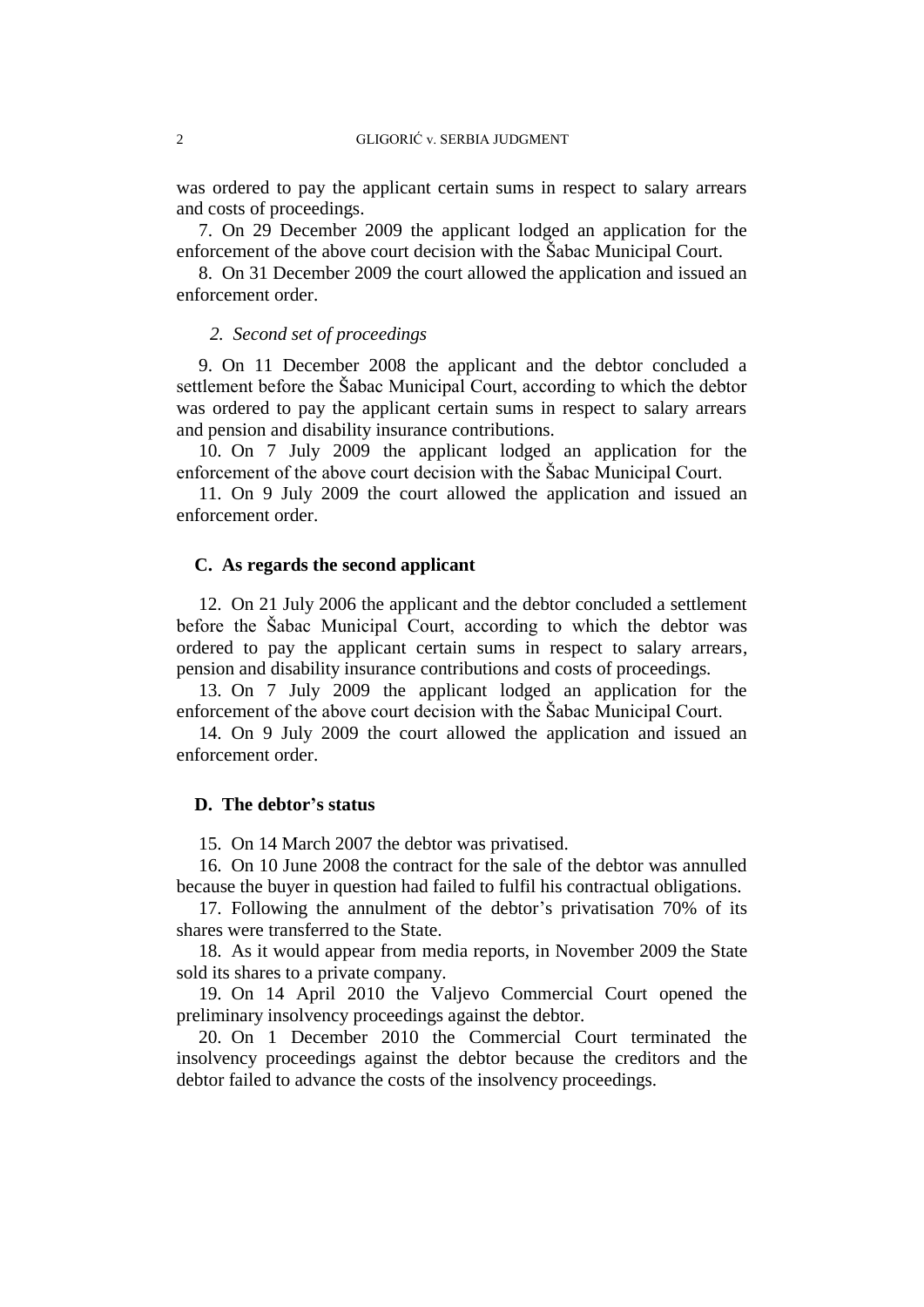21. In addition, the court ordered the transfer of the debtor's property to the State.

22. The decision became final on 14 April 2011.

#### II. RELEVANT DOMESTIC LAW

23. The relevant domestic law is set out in the Court's judgments of *EVT Company v. Serbia* (no. 3102/05, §§ 26 and 27, 21 June 2007); *Marčić and Others v. Serbia* (no. 17556/05, § 29, 30 October 2007); R. *Kačapor and Others v. Serbia* (nos. 2269/06, 3041/06, 3042/06, 3043/06, 3045/06 and 3046/06, 15 January 2008, §§ 57-82); *Vlahović v. Serbia* (no. 42619/04, §§37-47, 16 December 2008); *Crnišanin and Others v. Serbia* (nos. 35835/05, 43548/05, 43569/05 and 36986/06, 13 January 2009, §§ 100-104); *Adamović v. Serbia,* (no. 41703/06, §§ 17-22, 2 October 2012); see also *Marinković v. Serbia* ((dec.) no. 5353/11, 29 January 2013, §§ 26-29 and §§ 31-44).

## THE LAW

## I. JOINDER OF THE APPLICATIONS

24. The Court considers that, in accordance, with Rule 42 § 1 of the Rules of the Court, the applications should be joined, given their common factual and legal background.

## II. ALLEGED VIOLATION OF ARTICLES 6 AND 13 OF THE **CONVENTION**

25. The applicants complained about the respondent State's failure to fully enforce the final court decisions in their favour. They relied on Articles 6 and 13 of the Convention which, in so far as relevant, read as follows:

#### **Article 6 § 1**

"In the determination of his civil rights and obligations ..., everyone is entitled to a fair and public hearing within a reasonable time by an independent and impartial tribunal established by law."

#### **Article 13**

"Everyone whose rights and freedoms as set forth in [the] Convention are violated shall have an effective remedy before a national authority notwithstanding that the violation has been committed by persons acting in an official capacity."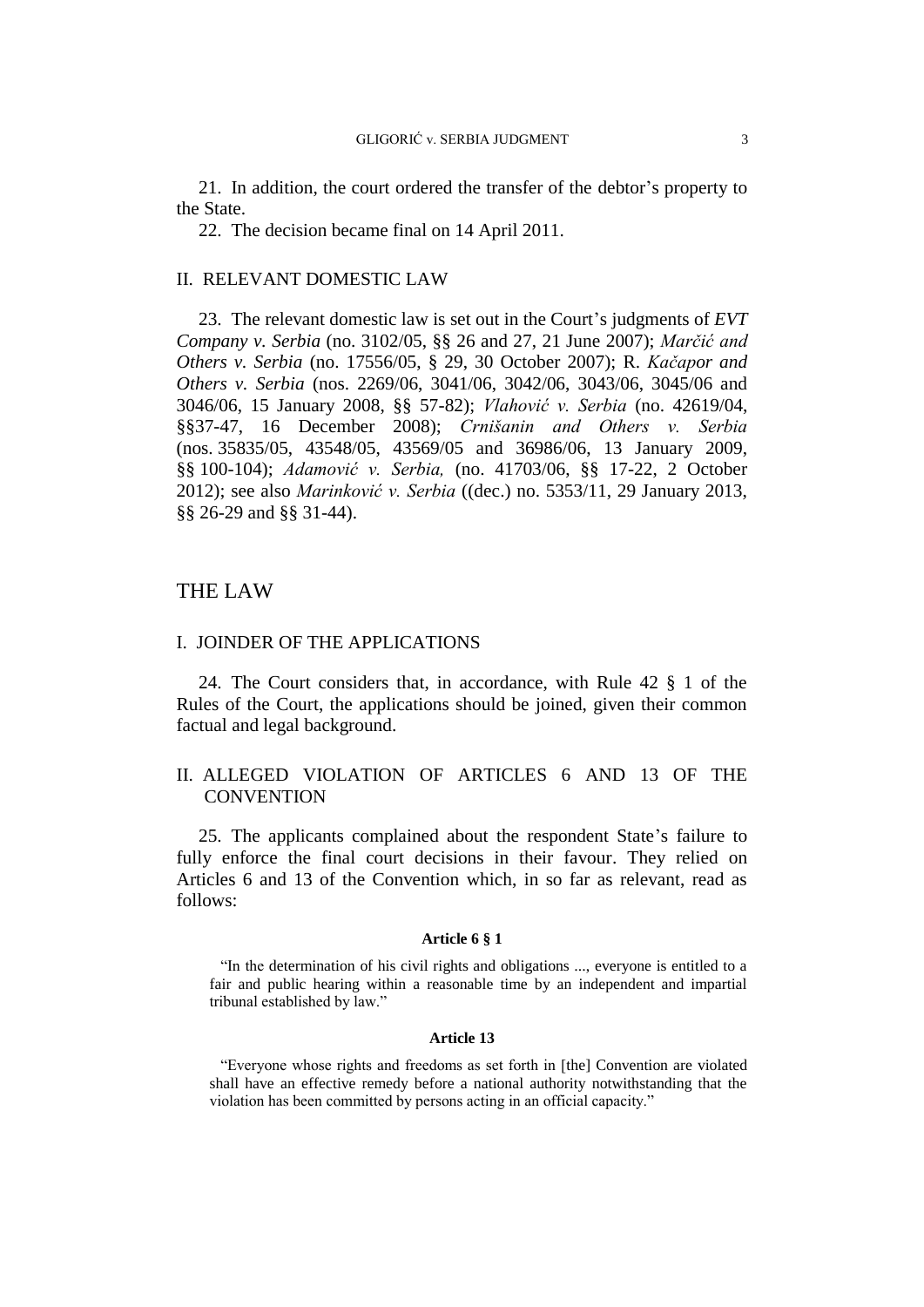#### **A. Admissibility**

## *1. Exhaustion of domestic remedies*

26. The Government argued that the applicants had failed to exhaust all effective legal remedies. In particular, since the applicants must have been aware of the debtor's financial standing they had had to initiate enforcement proceedings much earlier without unnecessary protraction.

27. The applicants disagreed.

28. The Court is not persuaded that the passage of time between the date when a court decision rendered against the State-controlled entity and the date of lodging of an application for the enforcement of that decision can be regarded as the applicants' failure to exhaust all effective remedies. It therefore rejects the Government's argument.

#### *2. Compatibility ratione personae*

29. The Government argued that the State could not be held responsible for the debtor in the present case which was a separate legal entity not controlled by the State.

30. The applicants disagreed.

31. The Court has already held in comparable cases against Serbia that the State is liable for debts of socially-owned companies (see, for example, *R. Kačapor and Others,* cited above*,* §§ 97-98, *Rašković and Milunović v. Serbia*, nos. 1789/07 and 28058/07, § 71, 31 May 2011, and *Adamović v. Serbia*, cited above, § 31). The Court sees no reason to depart from that jurisprudence in the present case. Consequently, this argument must be rejected.

### *3. Conclusion*

32. The Court considers that the application is not manifestly ill-founded within the meaning of Article 35 § 3 (a) of the Convention and finds no other ground to declare it inadmissible. It must therefore be declared admissible.

#### **B. Merits**

33. The Court notes that the applicants sought enforcement of the final court decisions in their favour on 7 July 2009 and 29 December 2009 respectively (see paragraphs 7, 10 and 13 above). However those decisions have not been enforced yet.

34. The Court notes that a delay in the execution of a judgment may be justified in particular circumstances. However, the delay may not be such as to impair the essence of the right protected under Article 6 § 1 of the Convention (see *Burdov v. Russia,* no. 59498/00, § 35, ECHR 2002-III).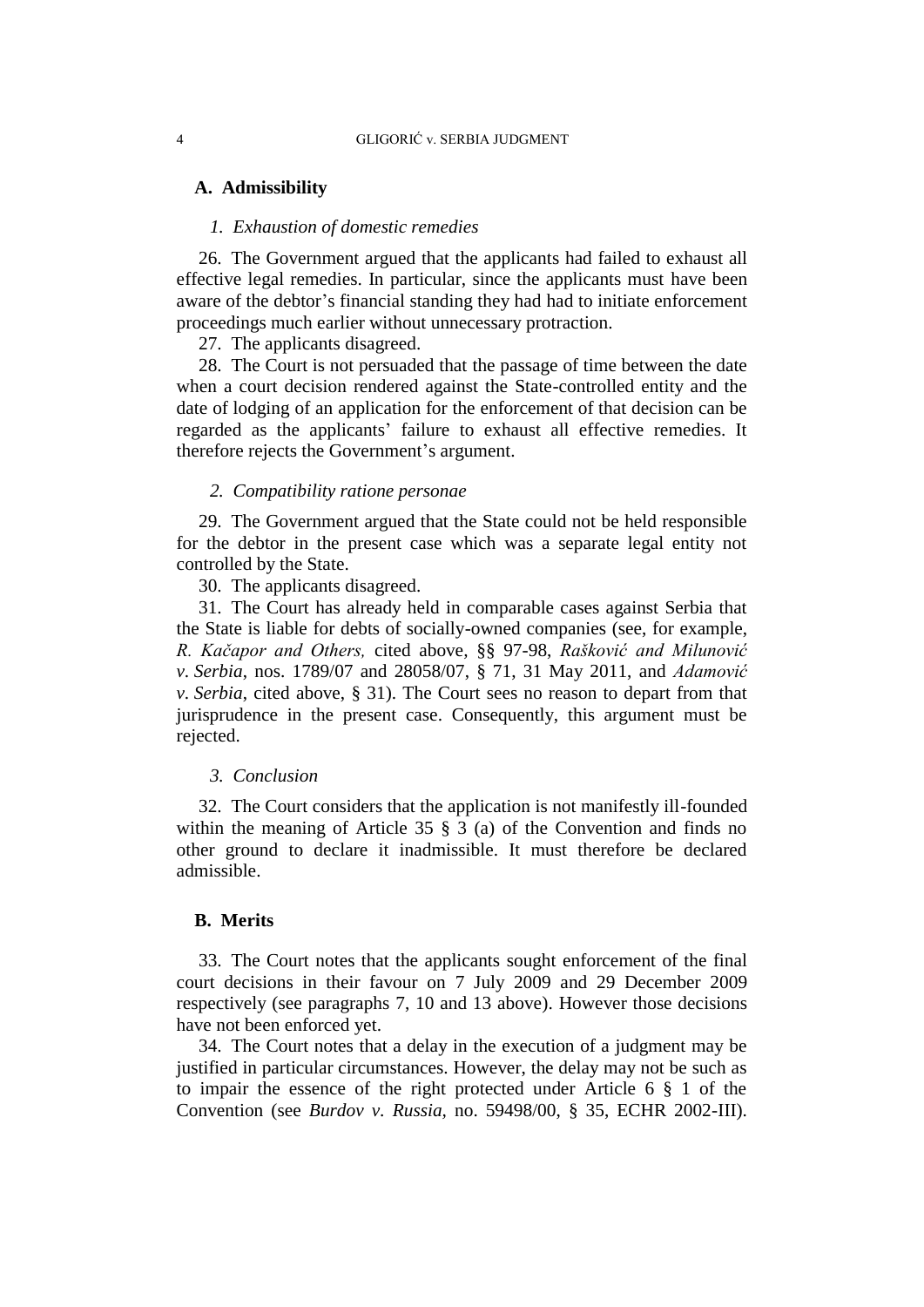Furthermore, "the fact that the State sold a large part of its share in the company it owned to a private person could not release the State from its obligation to honour a judgment debt which had arisen before the shares were sold. If the State transfers such an obligation to a new owner of the shares...the State must ensure that the new owner complies with the requirements, inherent in Article 6 § 1 of the Convention and Article 1 of Protocol No. 1, that a final, binding judicial decision does not remain inoperative to the detriment of a party" (see *Solovyev v. Ukraine*, no. 4878/04, § 21, 14 December 2006).

35. The Court observes that it has frequently found violations of Article 6 of the Convention in cases raising issues similar to those raised in the present case (see *R. Kačapor and Others*, cited above, §§ 115-116; *Crnišanin and Others v. Serbia*, cited above, §§ 123-124, 13 January 2009).

36. Having examined all the material submitted to it, the Court considers that the Government have not put forward any fact or convincing argument capable of persuading it to reach a different conclusion in the present case. There has, accordingly, been a violation of Article 6 § 1 of the Convention.

37. The Court does not find it necessary in the circumstances of this case to examine essentially the same complaint under Article 13 of the Convention (see *mutatis mutandis, Kin-Stib and Majkić v. Serbia*, no. 12312/05, § 90, 20 April 2010 and *Slovyev v. Ukraine,* no. 4878/04, § 25, 14 December 2006).

## III. APPLICATION OF ARTICLE 41 OF THE CONVENTION

#### 38. Article 41 of the Convention provides:

"If the Court finds that there has been a violation of the Convention or the Protocols thereto, and if the internal law of the High Contracting Party concerned allows only partial reparation to be made, the Court shall, if necessary, afford just satisfaction to the injured party."

39. The applicants did not submit a claim for just satisfaction. Accordingly, the Court considers that there is no call to award them any sum on that account.

40. It must, however, be noted that a judgment in which the Court finds a violation of the Convention or of its Protocols imposes on the respondent State a legal obligation not just to pay those concerned the sums awarded by way of just satisfaction, but also to choose, subject to supervision by the Committee of Ministers, the general and/or, if appropriate, individual measures to be adopted in its domestic legal order to put an end to the violation found (see *Apostol v. Georgia*, no. 40765/02, §§ 71-73, ECHR 2006-XIV, *Marčić and Others v. Serbia*, cited above, §§ 64-65, and *Pralica v. Bosnia and Herzegovina*, no. 38945/05, § 19, 27 January 2009).

41. Having regard to its finding in the instant case, and without prejudice to any other measures which may be deemed necessary, the Court considers